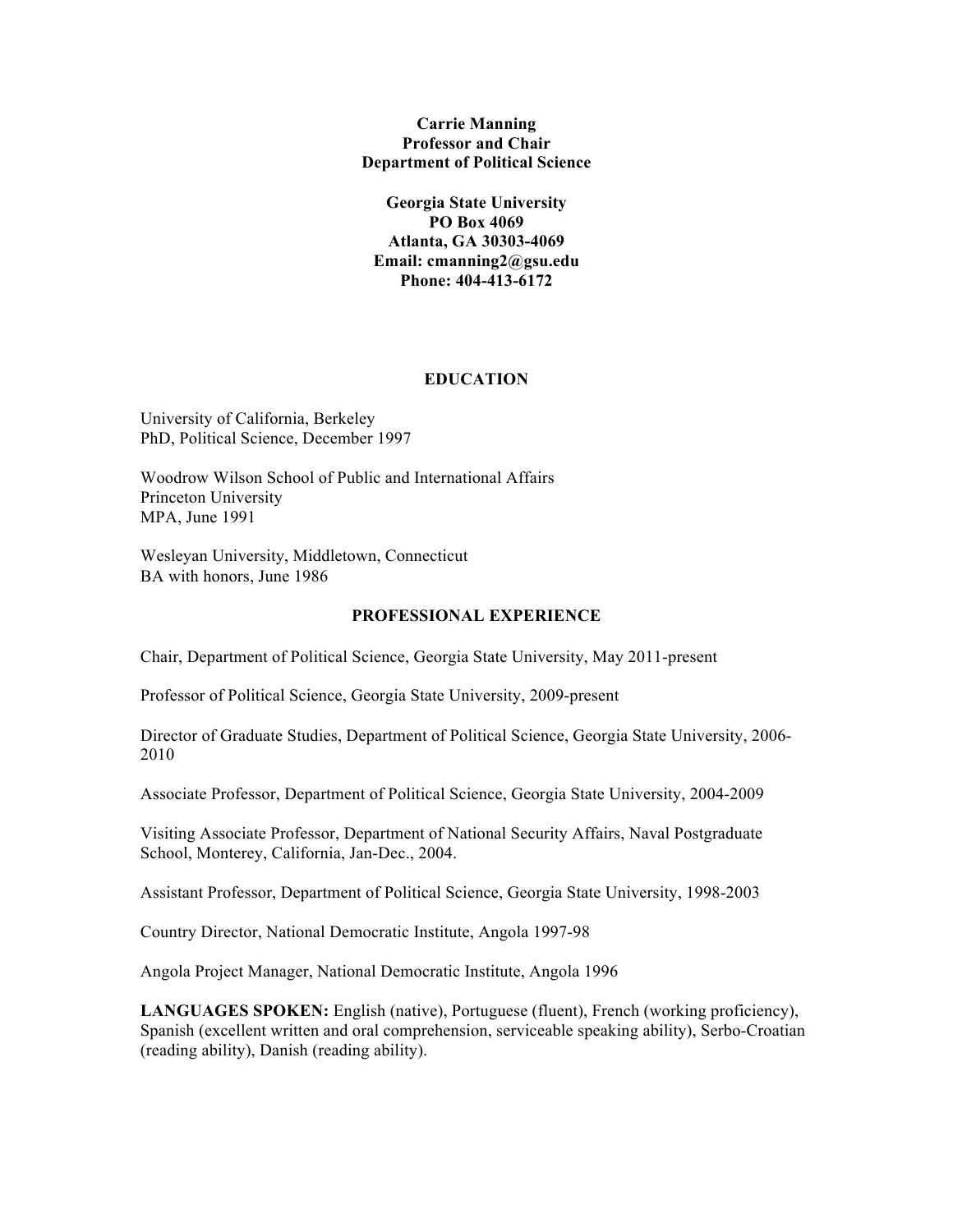## **PUBLICATIONS**

### Books

Zuercher, Manning et al. *Costly Democracy: Building Democracy after Civil War,* (Stanford University Press: 2013). [coauthored monograph]

*The Making of Democrats: Elections and Party Development in Postwar Bosnia, El Salvador and Mozambique* (NY: Palgrave Macmillan, 2008).

*The Politics of Peace in Mozambique: Post-Conflict Democratization, 1992-2000* (Westport, CT: Praeger, 2002).

#### Refereed articles and book chapters

Manning, Carrie and Louis-Alexandre Berg, "Bilateral vs. Multilateral Peacebuilding in Africa," in John W. Harbeson and Donald Rothchild, eds. *Africa in World Politics: Engaging a Changing Global Order*, Fifth edition (Boulder: Westview Press, 2013).

Manning, Carrie and Monica Malbrough, "Foreign Aid and Democracy in Mozambique," in Nicolas van de Walle and Danielle Resnick, *Foreign Aid and Democracy* (Oxford University Press, 2013).

"Countries at the Crossroads: Angola 2011." In Freedom House, *Countries at the Crossroads 2011.* (NY: Freedom House). September 2011.

"Bilateral donors and peacebuilding in Mozambique," (with Monica Malbrough), *Journal of Modern African Studies*, vol. 48, no. 1 (March 2010), 143-169.

"Learning the Right Lessons from Mozambique's Transition to Peace," (with Monica Malbrough), *Taiwan Journal of Democracy*, vol. 5, no. 1 (July 2009), 77-91.

"Revisiting the 'Moderating Effects of Incumbency': A Comparative Study of Government Participation and Political Extremism," (with William Downs and Rich Engstrom), *Journal of Contemporary European Studies*, vol. 17, no. 2 (August 2009), 151-169.

"Party-Building on the Heels of War: El Salvador, Bosnia, Kosovo and Mozambique," *Democratization*, 14/2 (April 2007), 1-20.

"Semi-presidentialism and the Preservation of Ambiguity in Mozambique," in Robert Elgie and Sophia Moestrup, eds, *Semipresidentialism Outside of Europe: A Comparative Study* (Routledge, 2007), 121-36. Refereed.

"Revolutionaries to Politicians: The Case of Mozambique" in Kalowatie Deonandan, David Close, and Gary Prevost, eds., *From Revolutionary Movements to Political Parties: Cases from Latin America and Africa* (Palgrave 2007), 181-210. Refereed.

"Mozambique: Renamo's Electoral Success," in Jeroen de Zeeuw, ed., *From Rebel Movement to Political Party*, (Boulder: Lynne Rienner Press, 2007). Refereed.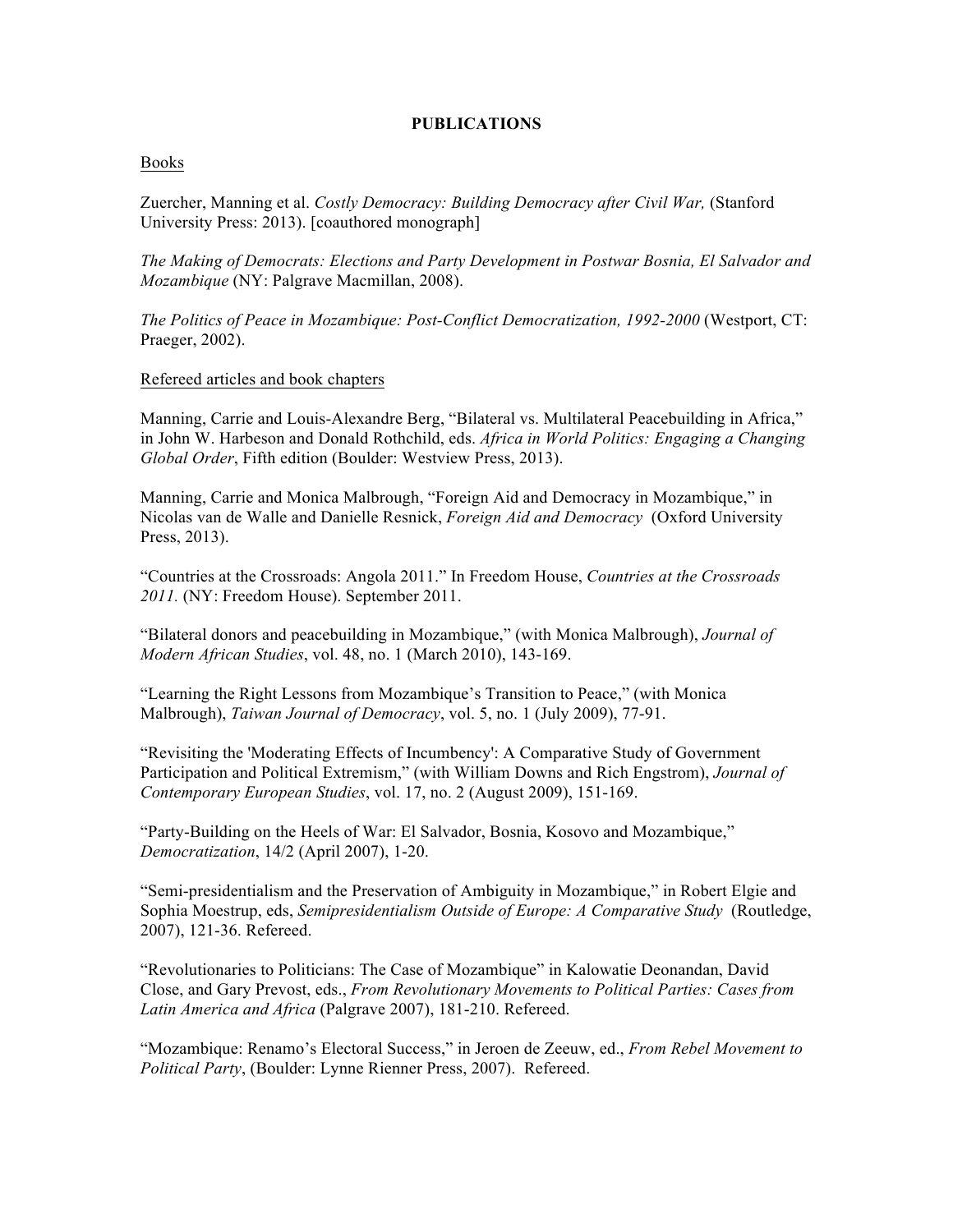"Interim Governments and the Construction of Political Elites," in Karen Guttieri and Jessica Piombo, eds., *Interim Governments* (Washington: US Institute of Peace, 2007), 53-72. Refereed.

"Political Elites and Democratic State-building Efforts in Bosnia and Iraq," *Democratization*, 13/5 (December 2006), 724-38.

"African Party Systems after the Third Wave," *Party Politics*, 11/6, (2005), 707-727.

"Assessing Democratization in Mozambique," in Leonardo Villalon and Peter von Doepp, *The Fate of Africa's Democratic Experiments* (Indiana University Press, 2005), 221-245. Refereed.

"Armed Opposition Groups into Political Parties: Comparing Bosnia, Kosovo, and Mozambique," *Studies in Comparative International Development*, 39/1 (Spring 2004), 54-77.

"Elections and Political Change in Bosnia and Herzegovina," *Democratization,* 11/2 (April 2004), 60-87.

"Local Level Challenges to Post-Conflict Peacebuilding," *International Peacekeeping*, 10/3 (Autumn 2003), 1-43.

"Conflict Management and Elite Habituation to Post-War Democracy: The Case of Mozambique," *Comparative Politics*, 35/1, (October 2002), 63-84.

"Elite Habituation to Democracy in Mozambique: The View from Parliament, 1994-2000," *Journal of Commonwealth and Comparative Politics*, 40/1, (March 2002), 61-80.

"Human Rights Work in Angola: The Virtues of Opportunism," *Human Rights Review*, 3/3 (April 2002), 16-38.

"Competition and Accommodation in Post-Conflict Democracy: The Case of Mozambique," *Democratization*, 8/2, (Summer 2001), 140-68.

"Peace-building and Political Transition in Angola," in Padraig O'Malley, ed., *Southern Africa: The People's Voices: Perspectives on Democracy* (Cape Town: National Democratic Institute and the University of the Western Cape, 1999).

" 'In Politics There is No Reconciliation': Citizen Views of Peace-Building and Political Transition in Angola, 1997," *New England Journal of Public Policy*, (Fall/Winter 1998), 161-76.

"Constructing Opposition in Mozambique: Renamo as Political Party," *Journal of Southern African Studies*, 24/1, (March 1998), 161-89.

With Louise B. Russell, "Medicare's Prospective Payment System," *The New England Journal of Medicine*, no. 320, (Feb. 16, 1989).

With Louise B. Russell, "Medicare Peer Review Organizations," chapter in Louise B. Russell, *An Evaluation of Medicare's Prospective Payment System* (Washington DC: Brookings Institution, 1990).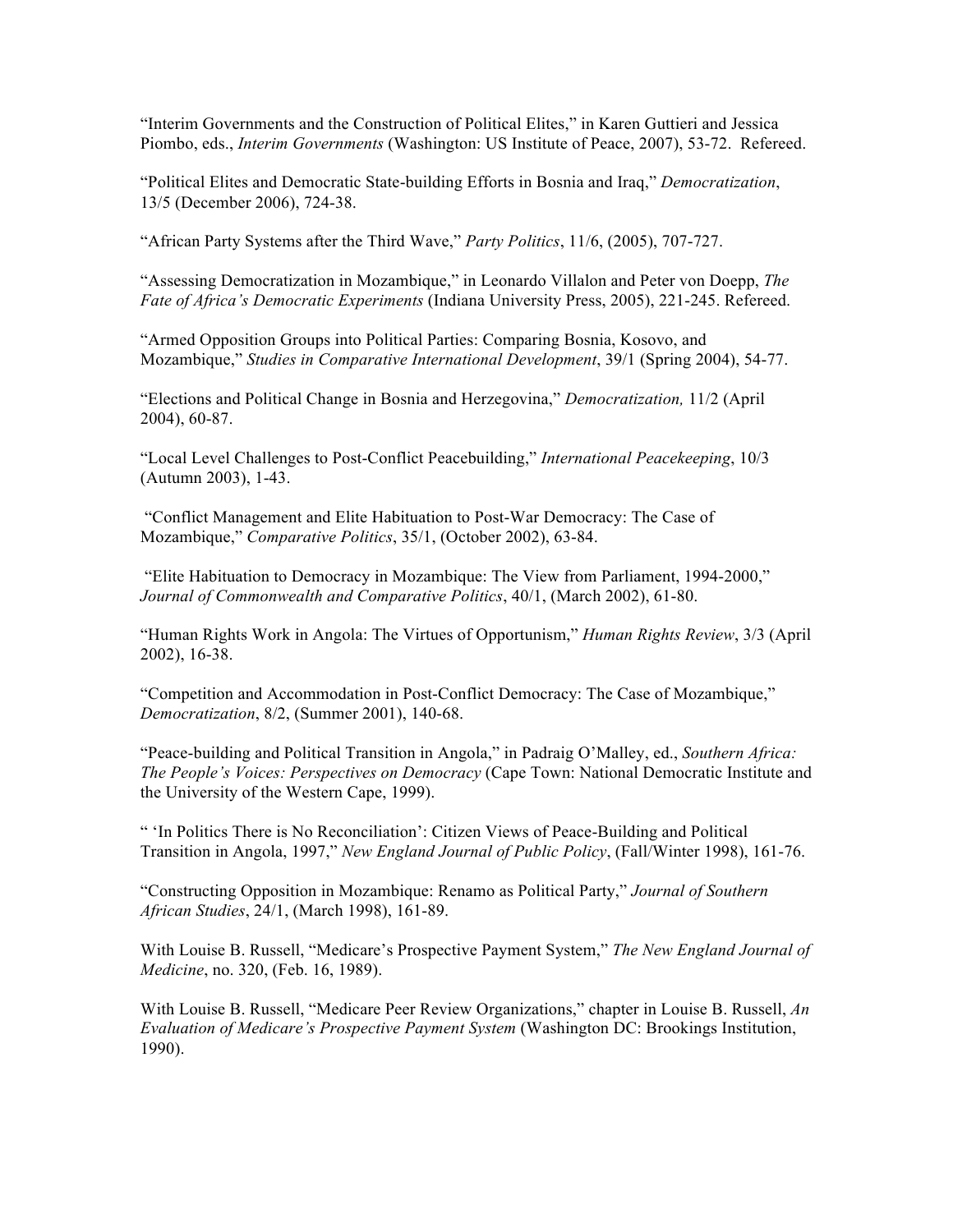## Other articles

"Foreign Aid and Democracy in Mozambique," United Nations University-World Institute on Development and Economic Research Working Paper, 2012.

(With Chipo Dendere, GSU doctoral student). "Quality Peace in Mozambique," in John Darby and Madhav Joshi, *Quality Peace*. Kroc Institute of Notre Dame University Working Paper, 2012.

"Mozambique's Slide into One-Party Rule," *Journal of Democracy*, 21/2 (April 2010), 151-165.

"Democracy in Search of a State? Elections in Bosnia and Herzegovina, 1996-2002," with Miljenko Antic, *Journal of Democracy*, 14/3, (July 2003), 45-59.

"From Armed Opposition to Political Party: Lessons from Bosnia, Kosovo, and Mozambique," University of Leipzig Papers on Africa, (March 2002).

'Side-Step to Democracy? Elections in Mozambique," *Southern Africa Report*, (December 1999), 31-3.

"The Collapse of Peace in Angola," *Current History*, 98/628, (May 1999), 208-212.

"State Strength in Brazil during the Authoritarian Period," *Journal of Public and International Affairs*, (Spring 1991), 85-102.

## Book reviews:

*Building Party Systems in Developing Democracies*, by Allen Hicken (Cambridge University Press, 2009). Reviewed for *Perspectives on Politics*, vol. 7 (December 2009), 985-986.

Review essay: *Rebels and Robbers: Violence in Post-Colonial Angola* (Nordiska Afrikainstitutet, 2007), by Assis Malaquias and *Angola: The Weight of History* Patrick Chabal and Nuno Vidal, eds., (Columbia University Press, 2008). Reviewed for *African Studies Review*, vol. 52, no. 1 (April 2009).

*Transforming Mozambique: The Politics of Privatization, 1975-2000,* by Anne Pitcher. Reviewed for *Canadian Journal of African Studies,* 2004.

*Contested Power in Angola: 1840s to the Present*, by Linda Heywood. Reviewed for *Journal of Modern African Studies*, 40/4, 2002, 692-4.

*Mozambique and the Construction of the New African State*, by Chris Alden. Reviewed for *Journal of Modern African Studies*, 40/8, 2002, 499-501.

*Democracy and Democratization*, by Georg Sorensen. Reviewed for *INCORE* online journal, Feb. 1999.

*Deliver Us From Evil: Peacekeepers, Warlords, and a World of Endless Conflict*, by William Shawcross. Reviewed for *The Anniston Star*, August 27, 2000.

"Echoes of the American South: Two Biographies Recall South Africa's Incredible Journey to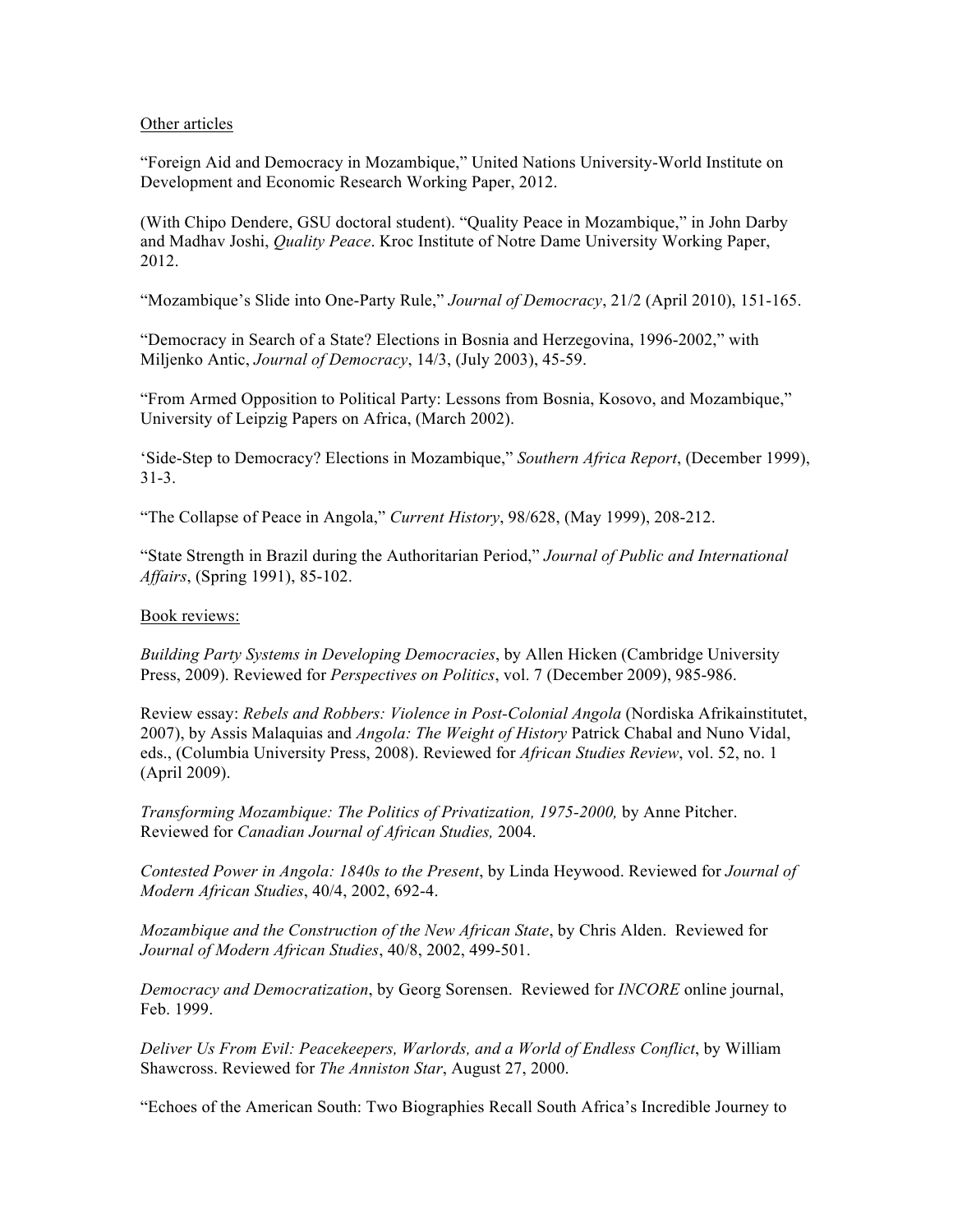Democracy," *The Anniston Star*, August 8, 1999. (Review essay on the memoirs of Nelson Mandela and F.W. de Klerk)

#### Work in progress

Manning and Smith, "Political Party Formation from Armed Opposition Groups: Evidence from a Cross-Regional Dataset," R&R *Comparative Politics*. (awaiting final result after resubmission).

Manning and Dendere, "Quality Peace in Mozambique," in Peter Wallensteen et al, *After Civil War Ends: Finding the Dimensions of Quality Peace* (full ms under consideration at Oxford University Press.)

Manning and Kabundi, "Warlord Politics in Post-War Liberia," in Anders Themner, ed., *Warlord Democrats* (ms accepted at Zed Press).

Manning, "Post-rebel Party Formation: Causal Mechanisms, " invited for *Democratization* special issue, John Ishiyama, ed. In preparation.

Manning,"The End of Peace in Mozambique." Journal ms in preparation.

#### **PROFESSIONAL PRESENTATIONS (last three years)**

"The End of Peace in Mozambique?" invited talk, German Institute of Global and Area Studies. Given in Hamburg and Berlin, Jan. 15 and 16, 2014.

"Researching Peace and Conflict in Africa," invited talk, German Institute of Global and Area Studies, Hamburg, Jan. 23, 2014.

"Costly Democracy: Democratization after Civil War," invited talk, German Institute of Global and Area Studies. Hamburg, Jan. 29, 2014.

"Causal Mechanisms behind Post-Rebel Party Formation: African Cases," invited talk, German Institute of Global and Area Studies. Hamburg, Jan. 29, 2014.

"Party Formation by Armed Opposition Groups: Evidence from a New Cross-Regional Dataset," with Ian Smith. Chicago, Aug. 29-Sept. 1, 2013.

"Warlord Politics in Post-War Liberia," invited paper written with GSU graduate student Trice Kabundi and presented at the workshop *Warlord Democrats*, University of Uppsala, Sweden, Sept. 20-21, 2012.

"Bilateral and Multilateral Peacebuilding in Africa," paper written and accepted for presentation at the annual meeting of the American Political Science Association, New Orleans, Aug. 31-Sept. 2, 2012. [Meeting cancelled due to hurricane]

"Political Parties in Mozambique," paper prepared for invited briefing for new ambassador to Mozambique, National Intelligence Council, Washington, DC, July 29-30, 2012.

"Foreign Aid for Democracy in Mozambique," paper presented at workshop, Democracy Aid in Africa, organized by UN University/WIDER. Accra, Ghana, June 1, 2012.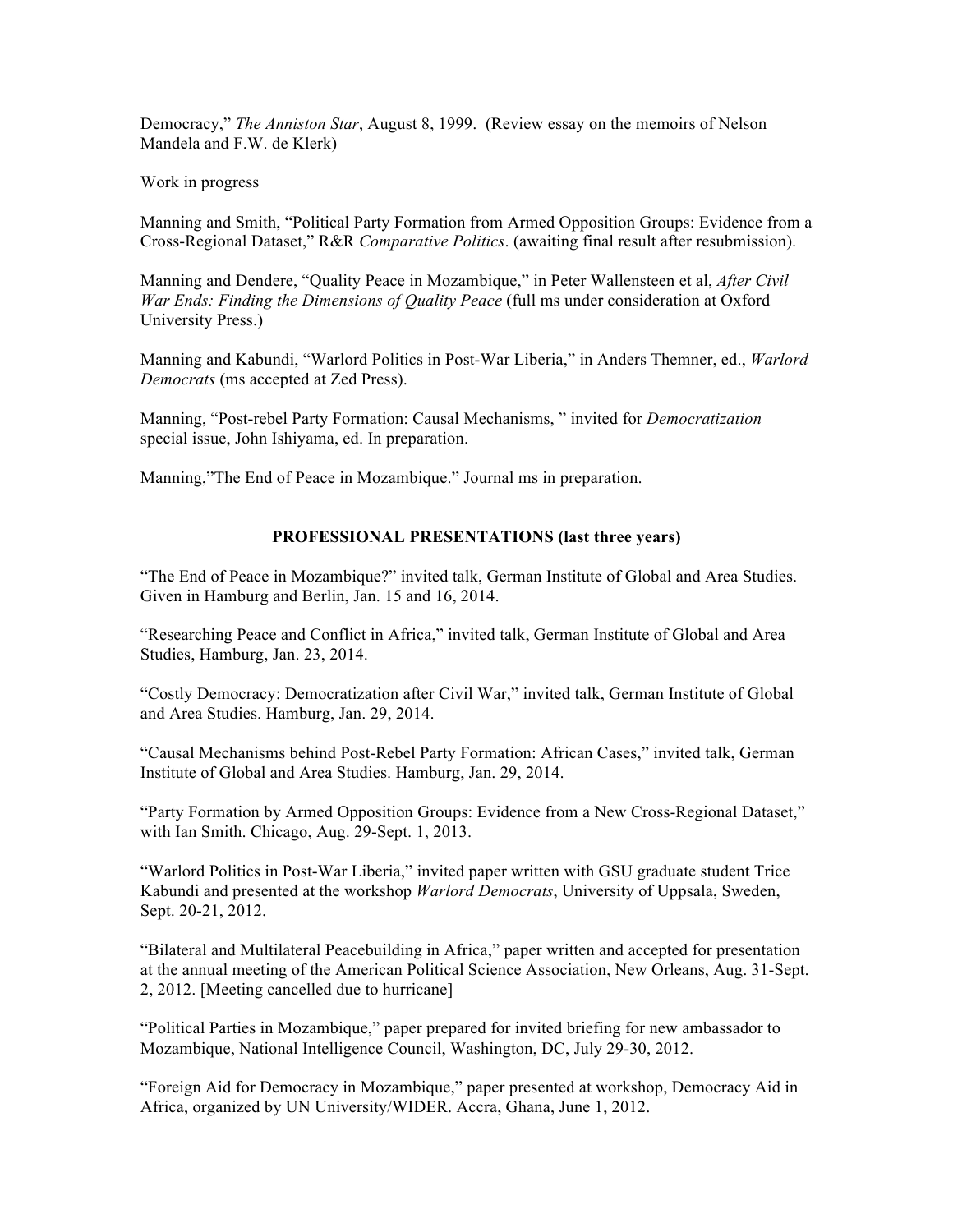"Rethinking Democratic Peacebuilding," paper presented at International Studies Association meeting, San Diego, CA, April 2012.

"The Impact of War-related Variables on Post-Conflict Democratization," invited presentation to Georgetown University CRITICS seminar, September 2011.

"Former Rebel Groups as Political Parties: Factors Facilitating Integration into Electoral Politics," paper presented with Ian Smith at the annual meeting of the International Studies Association, Montreal, Canada, March 16-19, 2011.

"Ruling Party Dominance in Mozambique and Angola: Democracy in Decline?" invited paper presented at the Georgetown African Studies Center Conference on Lusophone Africa, January 14, 2011.

"Armed Opposition Groups as Political Parties: Introducing a Cross-Regional Dataset," paper presented with Ian Smith at the annual meeting of the Southern Political Science Association, New Orleans, Jan. 5-8, 2011. Also chaired this panel.

Chair and Discussant for panel on Decentralization in Africa, annual meeting of the Southern Political Science Association, New Orleans, Jan. 5-8, 2011.

"Former Liberation Parties in Dominant Party Democracies: The Case of Mozambique's Frelimo," invited paper presented at the Conference on Southern African Liberation Groups, organized by the U.S. Department of State. Arlington, VA, Dec. 9, 2010.

"Silent Partners: The impact of bilateral donors on postconflict peacebuilding outcomes in Africa," paper presented at the Annual Meeting of the African Studies Association, San Francisco, CA, Nov. 2010.

"Fostering Stability or Democracy? Aid for Democracy Promotion in Post-Conflict Countries," with Rachel Hayman, paper presented at the annual meeting of the International Studies Association, Toronto, Ontario, Sept. 5, 2009.

"Democracy Promotion in Post-Conflict Countries: Narratives, Policies, Responses," with Sarah Riese, Paper presented at the annual meeting of the International Studies Association, Toronto, Ontario, Sept. 5, 2009.

"The Use of Peace Conditionalities in Mozambique's Peace Process, 1987-97," with Monica Malbrough, paper presented at the annual meeting of the International Studies Association, New York, Feb. 15, 2009.

"External Democracy Promotion in Mozambique: Final Case Study," paper presented at the workshop on External Democracy Promotion in Post-Conflict States, Stanford University/Free University of Berlin, Berlin, Germany, Dec. 4-6, 2008.

"Interim Governments in Post-Conflict Contexts," presented at the seminar on post-conflict stability operations, National Defense University, Washington, DC, April 16, 2008.

"External Democracy Promotion in Mozambique," paper presented at the workshop on External Democracy Promotion in Post-Conflict States, Stanford University/Free University of Berlin,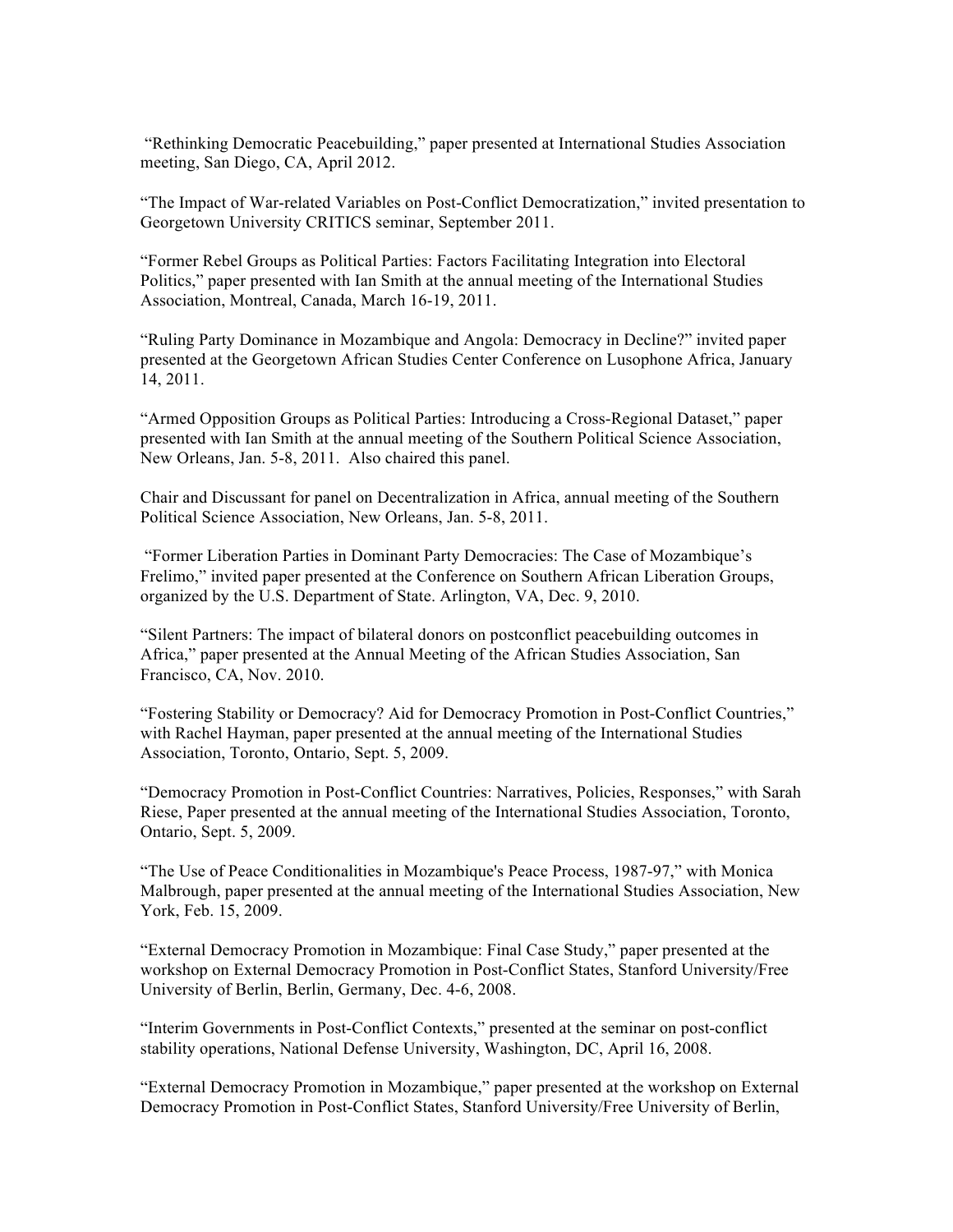Berlin, Germany, Dec. 14-16, 2007.

"The Impact of Electoralism on Democratic Politics: Benin, Ghana, and Zambia," paper presented at the workshop "Democracy by Elections," University of Florida, Nov. 28-Dec. 2, 2007.

"Party Adaptation to Electoralism in New Democracy: Five African Cases," paper presented at the annual meeting of the American Political Science Association, Chicago, August 29-Sept. 1, 2007.

"Negotiations with Terrorists and Armed Oppositions to the State: Mozambique," paper presented at the workshop on Negotiation with Armed Opposition to the State, Monterey, CA, Aug. 9-10, 2007.

"Electoralism and Democratization in Sub-Saharan Africa," paper presented at the annual meeting of the African Studies Association, San Francisco, California, November 16-19, 2006.

"Electoral Politics and Democratic Transition: The Significance of Parties," paper presented at the annual meeting of the International Political Science Association, Fukuoka, Japan, July 9, 2006.

### **Selected invitations to lecture or provide expert assessment (last three years)**

Short-term visiting scholar, German Institute of Global and Area Studies, Hamburg, Germany. Jan. 11-Feb. 1, 2014.

## *Invited speaker*

"Politics of Change: Constitutional Frameworks and Establishing Rule of Law." Invited presentation to the 4<sup>th</sup> Annual World Affairs Council of Atlanta Young Leaders conference, "Democracy, Democratization, Development." Atlanta, Feb. 18, 2012.

Lecturer and co-facilitator, "Democratic Civil-Military Relations," seminar organized by the Center for Civil-Military Relations, U.S. Naval Postgraduate School in Garoua, Cameroon, September 13-17, 2010.

Lecturer and co-facilitator, "Democratic Civil-Military Relations," seminar organized by the Center for Civil-Military Relations, U.S. Naval Postgraduate School in Conakry, Guinea, June 4- 11, 2010.

Lecturer and co-facilitator, "Election Security," seminar organized by the Center for Civil-Military Relations, U.S. Naval Postgraduate School in Juba, Sudan, Jan. 24-30, 2010.

Lecturer and co-facilitator, "Democratic Civil-Military Relations," seminar organized by the Center for Civil-Military Relations, U.S. Naval Postgraduate School in Bissau, Guinea-Bissau, August 2009.

Lecturer and co-facilitator, "Democratic Civil-Military Relations," seminar organized by the Center for Civil-Military Relations, U.S. Naval Postgraduate School in Kinshasa and Lubumbashi, Democratic Republic of Congo, Jan. 2009.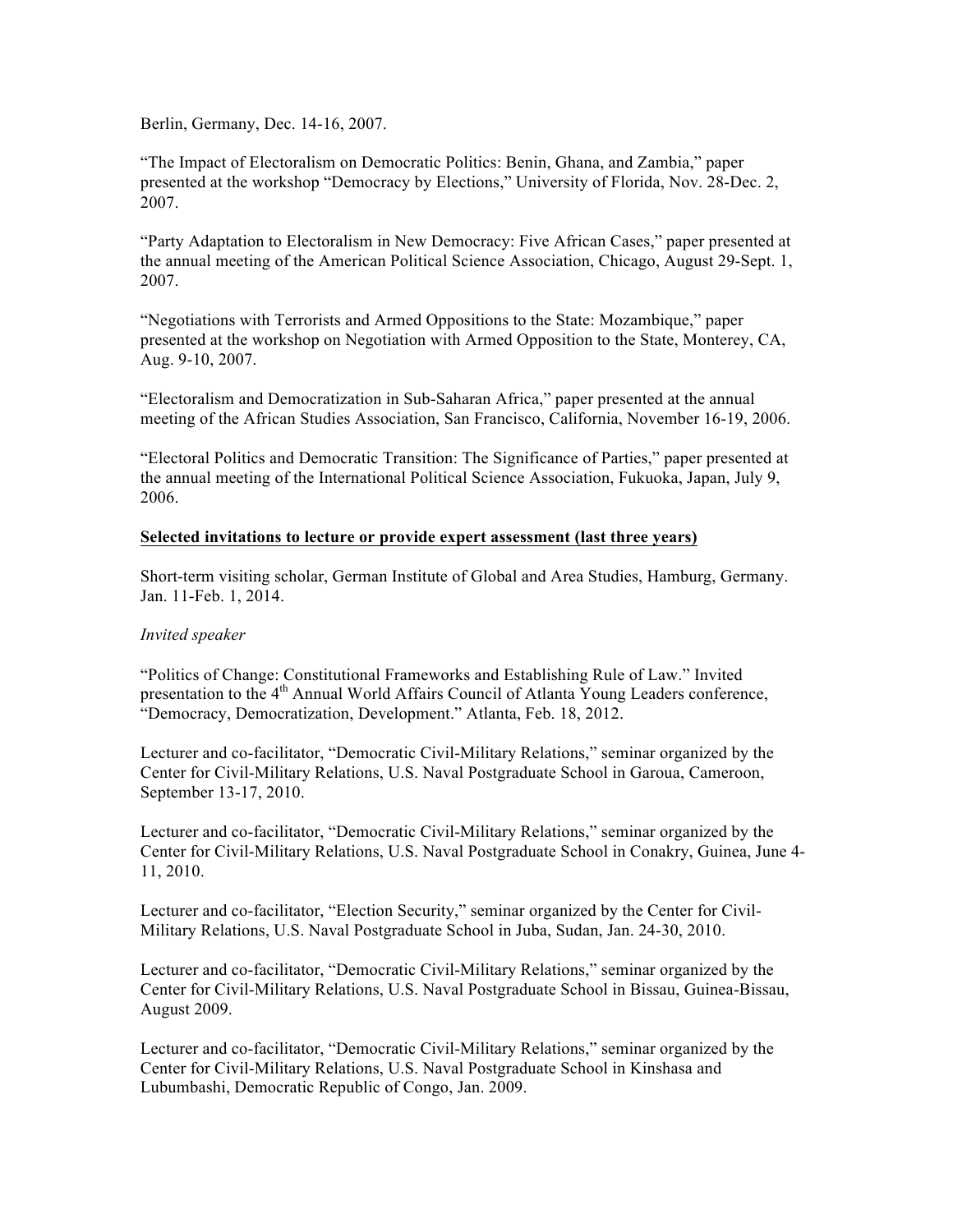Lecturer, conference on "Rule of Law and Governance as Stabilization Tools," Center for Technology and National Security Policy, National Defense University, Washington, DC, April 16-17, 2008.

Lecturer and co-facilitator, "Democratic Civil-Military Relations," seminar organized by the Center for Civil-Military Relations, U.S. Naval Postgraduate School in Kinshasa, Democratic Republic of Congo, Feb. 88-22, 2008.

Presenter, "Angola's Internal Politics," Ambassadorial Seminar on Angola for new US ambassador to Angola Dan Mozena, organized by the National Intelligence Council, Nov. 16, 2007.

Lecturer and co-facilitator, "Democratic Civil-Military Relations," seminar organized by the Center for Civil-Military Relations, U.S. Naval Postgraduate School in Conakry, Guinea, Sept. 17-24, 2007.

Lecturer and co-facilitator, seminar on democratic civil-military relations, Center for Civil-Military Relations, Sao Tome and Principe, Feb. 21-26, 2007.

Lecturer and co-facilitator, "Democratic Civil-Military Relations," seminar organized by the Center for Civil-Military Relations, U.S. Naval Postgraduate School in Monrovia, Liberia, Sept. 25-29, 2006.

Mozambique expert, Conference on the Transformation of Armed Opposition Groups into Political Parties, Clingendael Institute, The Hague, Netherlands, July 28-29, 2006.

Lecturer and co-facilitator, "Democratic Civil-Military Relations," seminar organized by the Center for Civil-Military Relations, U.S. Naval Postgraduate School in Gulu, Uganda, March 2006.

#### **HONORS, AWARDS AND RECOGNITION**

Grants and Fellowships

Research Initiation Grant, Georgia State University, to build a cross-regional database on the transformation of armed opposition groups into political parties. Spring 2007. (\$10,000)

Fulbright Research/Lecture Grant in Bosnia and Herzegovina for 2003-04 (\$24,000, declined).

U.S. Institute of Peace, grant for research on the transformation of armed opposition groups into functional civilian parties. Bosnia, Kosovo, 2001-02. (\$22,050)

Georgia State University, Research Initiation Grant for comparative research on post-conflict democratization. Bosnia, Kosovo, 2000. (\$5,000)

International Studies Association, workshop grant with GSU Professor Chip Carey, on Nongovernmental Organizations and Human Rights, 1999. (\$3,000)

Fulbright research grant for dissertation research in Mozambique, 1994-95. (\$24,000)

Aspen Institute grant for dissertation research in Mozambique, 1994-95 (\$5200, declined)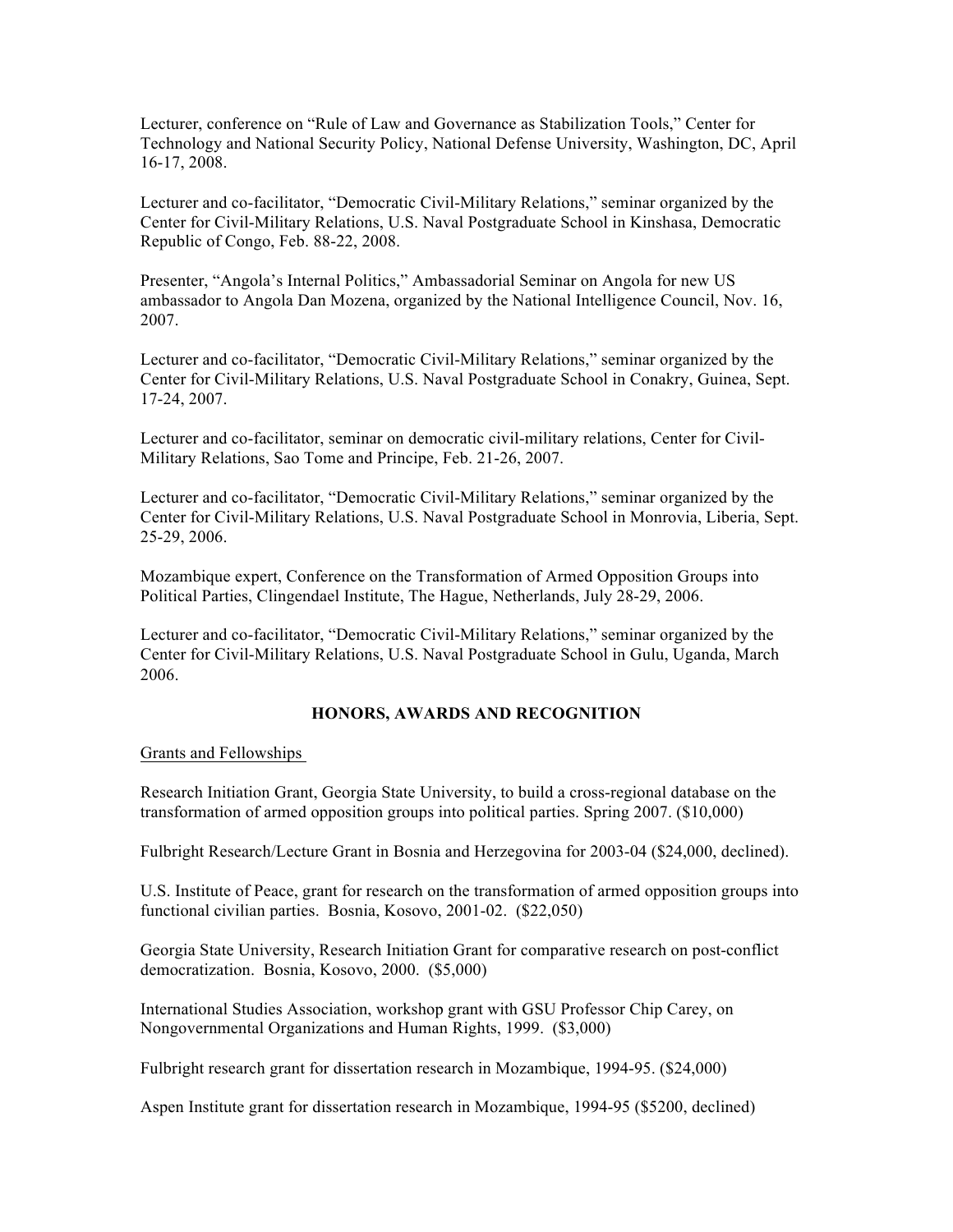Foreign Language and Area Studies Fellowship (FLAS), University of California, Berkeley, 1991-92.

Johnson Trust Scholarship for Academic Excellence (partial tuition), Wesleyan University, 1986- 92.

#### Awards

Winner, Frank Cass prize for best article published in the journal *Democratization* in 2007 (for "Party-Building on the Heels of War: El Salvador, Bosnia, Kosovo and Mozambique," *Democratization*, 14/2 (April 2007), 1-20.

Runner-up, Award for best article on Africa published in the discipline of political science in 2002, African Politics Group, African Studies Association (for "Conflict Management and Elite Habituation to Post-War Democracy: The Case of Mozambique," *Comparative Politics*, 35/1, (October 2002), 63-84).

Florence Mason Palmer Prize for international relations essay, University of California, Berkeley, Spring 1993. (\$1200)

Phi Beta Kappa, Wesleyan University, 1986.

#### **EDITORIAL/REVIEWER PROJECTS**

External referee for the following journals:

*European Journal of Political Research Comparative Politics Democratization Small Wars International Studies Perspectives African Studies Review African Affairs Publius: Journal of Federalism Journal of Peace Research Journal of Modern African Studies Africa Insights International Peacekeeping UNESCO International Journal on Multicultural Societies*

External reviewer and other professional service roles:

Discussant (invited and sponsored), for panel on "Conflicts of Democracy Promotion," 7<sup>th</sup> Pan-European Conference of the European Consortium for Political Research Standing Group on International Relations section. Stockholm, Sweden, Sept. 9-11, 2010.

Country expert, USAID Democracy and Governance Assessment mission for Angola. Luanda, August 1-21, 2010.

National Science Foundation research grants program, 2008, 2009, 2010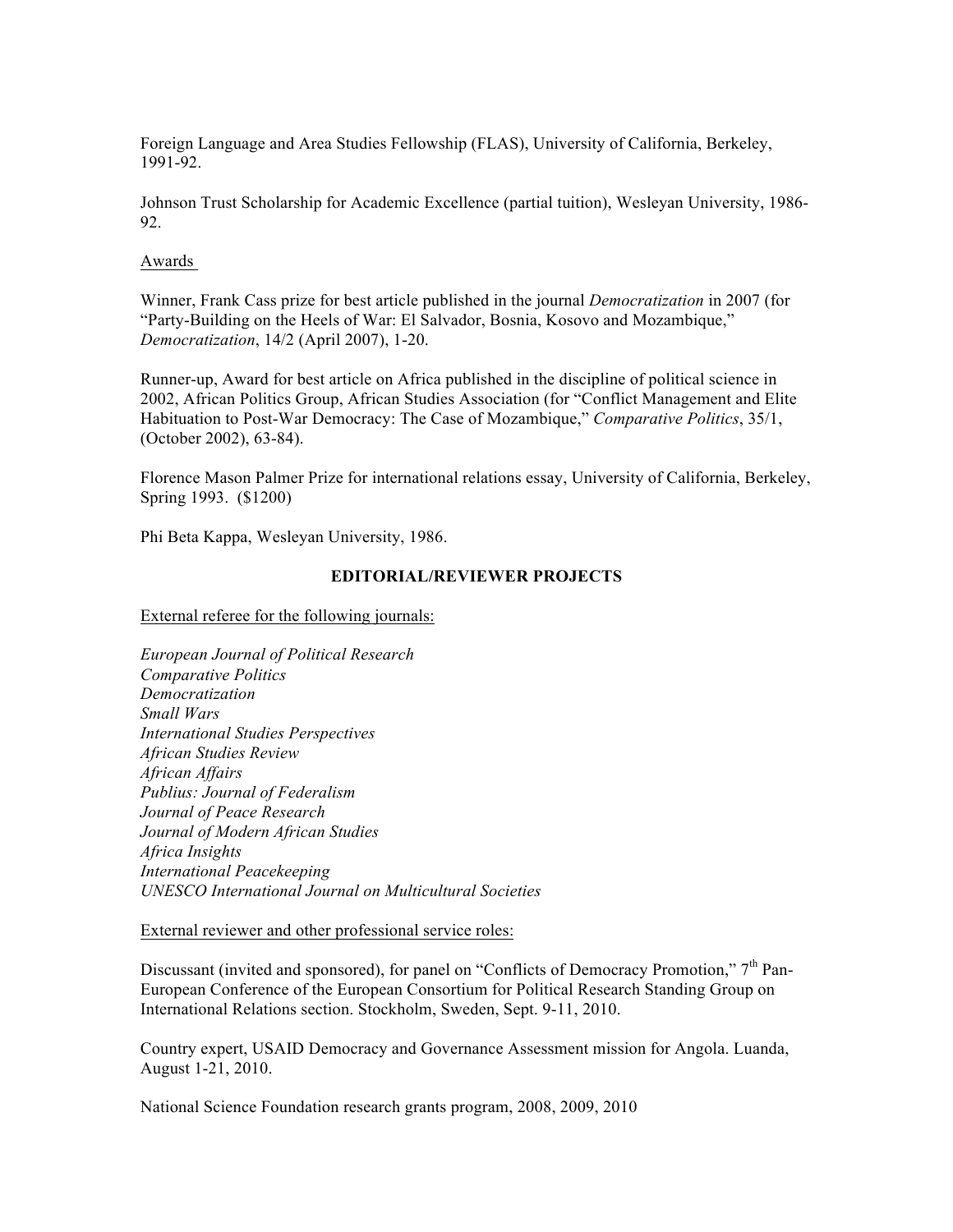Consultant for Freedom House project, *Countries at the Crossroads, 2007*, for Angola and Mozambique. (May 2007), and Angola (2010).

International Dissertation Research Fellowship Competition, Social Science Research Council (2003-04, 2005-06)

United States Institute of Peace grants program (2002, 2006)

Member, Steering Committee for the Program on States and Security database project, Carnegie Corporation of New York and CUNY Graduate Center (from July 2007)

Georgetown University Press (2003)

Routledge Press (2005)

## **PROFESSIONAL AND HONOR ORGANIZATION ACTIVITIES**

## **Memberships**

American Political Science Association (APSA) African Studies Association (ASA) International Studies Association (ISA) African Politics Conference Group of ASA and APSA Comparative Democratization group of APSA Southern Political Science Association

## *Elected office:*

- Elected by my colleagues as Treasurer of the African Politics Conference Group, a related group of the American Political Science Association and the African Studies Association (2006-08).
- Elected by my colleagues as Secretary of the Comparative Democratization section of the American Political Science Association (2004-2006)
- Interim Steering Committee, African Politics Conference Group of the American Political Science Association, 2001-2002

#### *Appointed service roles:*

- Section Chair, Comparative Politics of Developing Areas, annual meeting of the Southern Political Science Association, Jan. 2011.
- Member, Steering Committee and Editorial Board for the Carnegie Corporation of New York/City University of New York Program on States and Security Database Project (July 2007 to 2010).
- Section co-chair, 'Conflict and International Peacekeeping,' annual meeting of the African Studies Association, 2006.
- Panel selection committee, African Politics Conference Group of the American Political Science Association, 2004-2005.
- Program Committee, African Politics Conference Group of the American Political Science Association, 2001-2002